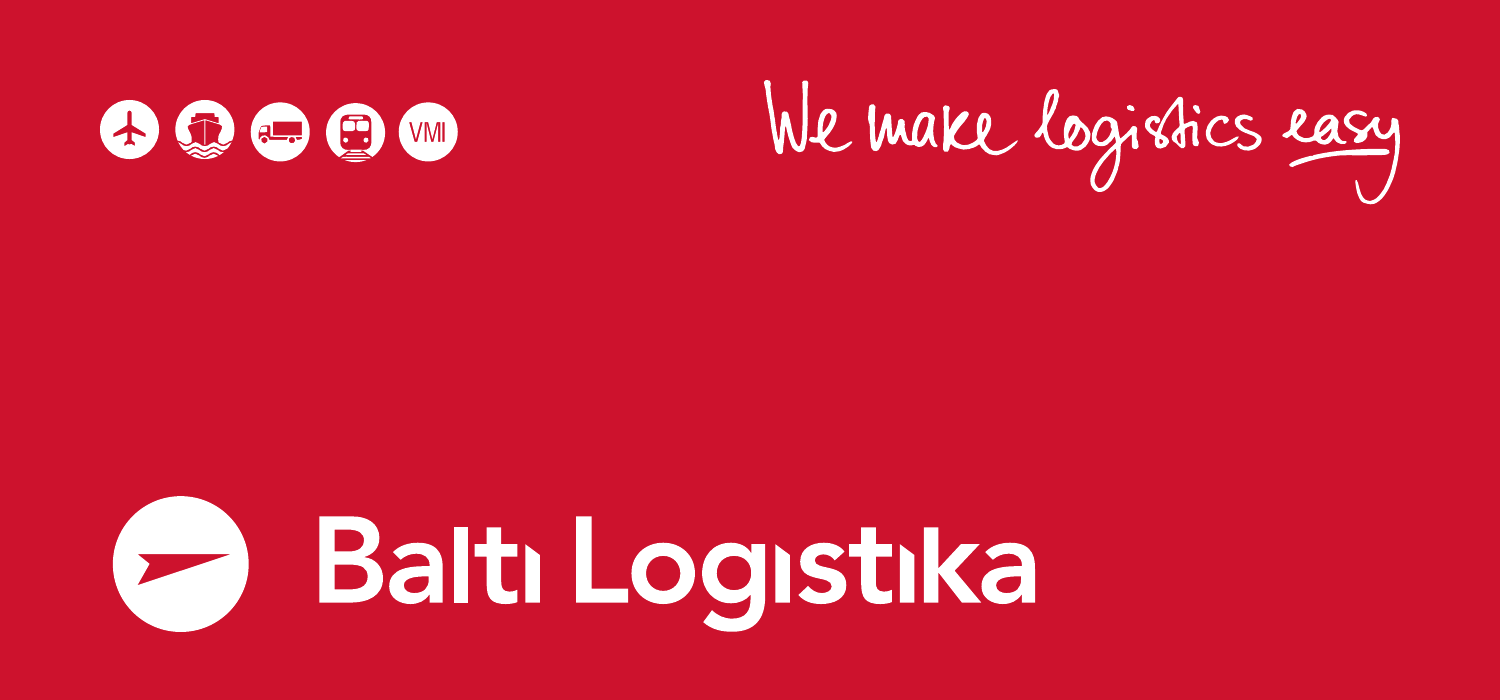

 $\mu$  b  $\mu$  1 pound = 0,4536 kg  $\mu$  1 kg = 2,2046 pounds  $\mu$ in  $\frac{1}{2}$  1 inch = 2,54 cm  $\frac{1}{2}$  cm  $\frac{1}{2}$  cm = 0,3937 inches  $\frac{1}{2}$ ft  $1600 = 0.3048$  m  $1600 = 0.3048$  m  $1000 = 3.2808$  feet  $1600 = 1600$ yd 1 yard = 0,9144 m 1 m = 1,0936 yards mi \_\_\_\_\_\_\_\_\_\_\_\_\_\_\_\_\_\_\_\_\_\_\_1 mile = 1,6093 km \_\_\_\_\_\_\_\_\_\_\_\_\_\_\_\_\_\_\_\_\_\_\_\_1 km = 0,6214 miles \_\_\_\_\_\_\_\_\_\_\_\_\_\_\_\_\_\_\_\_ oz 1 ounce = 28,3495 g 1 g = 0,03527 ounces gal  $\frac{1}{2}$  gallon = 3,7854 l  $\frac{1}{2}$  1 = 0,2642 gallons  $\frac{1}{2}$  gallons  $\frac{1}{2}$ pt 1 pint = 0.56826 l 1 l = 1,7598 pints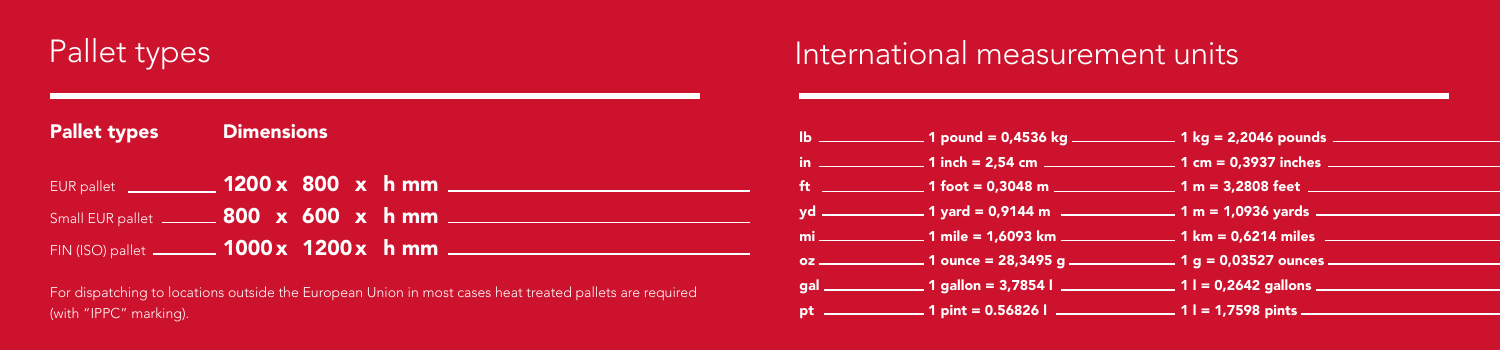# Calculating volume weight<br>
Shipment volume  $(m)^3$  = lenght  $(m)$  x width  $(m)$  x height  $(m)$

## Carrier liability

| Transport mode | Weight/volume ratio          | Calculating volume weight (kg) | Transport mode | Carrier liability (SDR* per kg) | Approximately in EUR |
|----------------|------------------------------|--------------------------------|----------------|---------------------------------|----------------------|
| Air Freight    | 1 mª = 166.67 ka             | Volume x 166.67                | Air Freight    | 19.00 SDR per gross kg          | 23 EUR per gross kg  |
| Road freight*  | $1 m3 = 333.33 kg$           | Volume x 333.33                | Road freight   | 8.33 SDR per gross kg           | 10 EUR per gross kg  |
| Sea freight    | 1 mª = 1000.00 kg            | Volume x 1000.00               | Sea freight    | 2.00 SDR per gross kg           | 2.5 EUR per gross kg |
| Rail freight   | 1 m <sup>3</sup> = 700.00 kg | Volume x 700.00                | Rail freight   | 2.00 SDR per gross kg           | 2.5 EUR per gross kg |

\* In road freight it is necessary to consider also loading meters (LDM). Please check on page 12.

\* SDR currency is determined by summing basket of major currencies (the U.S. dollar, Euro, Japanese yen, pound sterling and the Chinese renminbi). Up to date SDR info is available at https://www.imf.org/external/np/fin/data/rms\_sdrv.aspx. For the goods with higher value it is recommended to order full transportation insurance.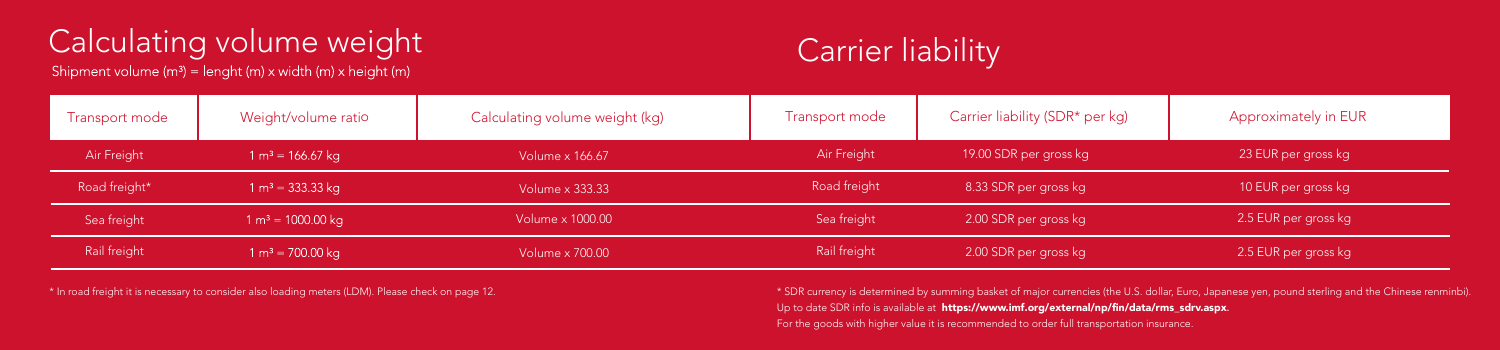

#### Air freight is best for moving small quantities with short transit time. Door-to-door service, more than 185 countries served.

| Service       | Description                         | Cost            | <b>Transit time</b> |
|---------------|-------------------------------------|-----------------|---------------------|
| Economy       | Consolidation service               | Low             | 7 to 14 days        |
| <b>Direct</b> | Direct flights,<br>pre-booked space | Moderately high | 3 to 5 days         |
| Superfast     | Tailor-made, 24/7 support           | Very high       | 1 to 72 hours       |



#### Related documents

• Air Waybill – AWB

• Commercial Invoice and Packing List issued by the shipper

| Economy       | The most cost-efficient way to move shipments by air. Goods are consolidated on regular<br>departures between hubs in North America, Asia and Europe.                                                                                       |
|---------------|---------------------------------------------------------------------------------------------------------------------------------------------------------------------------------------------------------------------------------------------|
| <b>Direct</b> | Direct routes between origins and destinations are used, space for shipments is<br>pre-booked to ensure desired transit time.                                                                                                               |
| Superfast     | Service for emergencies and very urgent deliveries. Transport solution tailored to customer<br>needs using all options available: highest priority on any flight and personnel on stand by<br>around the clock regardless of date and time. |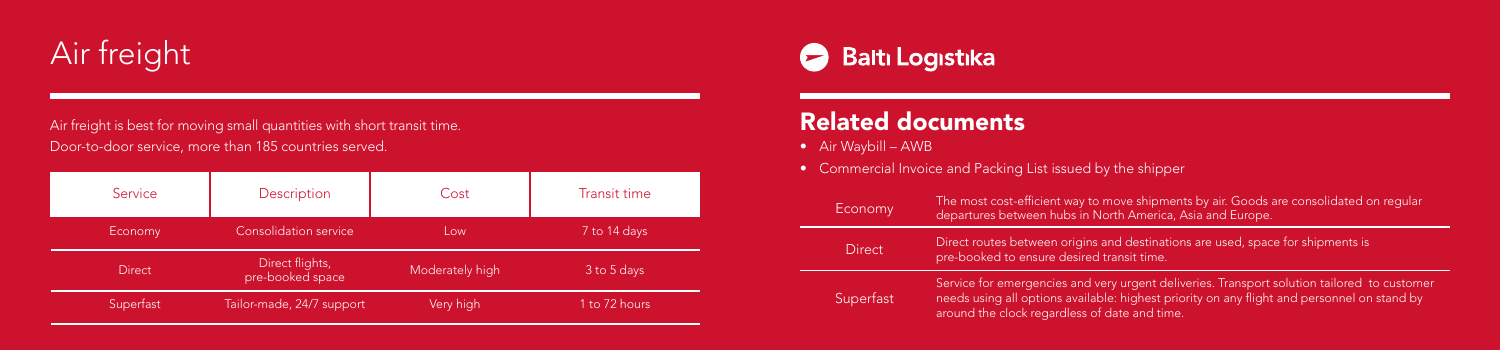

## Ocean freight **Container dimensions**

Ocean freight is best for moving large quantities with lowest cost. Door-to-door service, less than container load (LCL) and full container load (FCL) services available.

#### Good to know about ocean freight

- Weight and volume ratio in ocean freight is  $1 \text{ m}^3 = 1000 \text{ kg}$
- $\bullet$  Carrier liability in ocean freight is up to 2.00 SDR per gross kg
- Related documents: Bill of Lading (B/L), Commercial Invoice and Packing Slip issued by the Shipper

|                                                                            |  | Lenght(m) Width(m) Height(m) EUR pallets      | FIN pallets | Load capacity |
|----------------------------------------------------------------------------|--|-----------------------------------------------|-------------|---------------|
| 20' Standard (20'DC)                                                       |  | 5,89 2,34 2,39 11 pallets 10 pallets 21700 kg |             |               |
| 40' Standard (40'DC) <b>12,01 2,34 2,39 24 pallets 21 pallets 26800 kg</b> |  |                                               |             |               |
| 40' High Cube (40'HC) 12,01 2,34 2,69 24 pallets 21 pallets 26500 kg       |  |                                               |             |               |

#### PS! Dimensions of the door opening of a container are smaller than the container dimensions (usually 2,33 x 2,28 m). Special equipment is available for shipments which are oversized or need controlled temperature.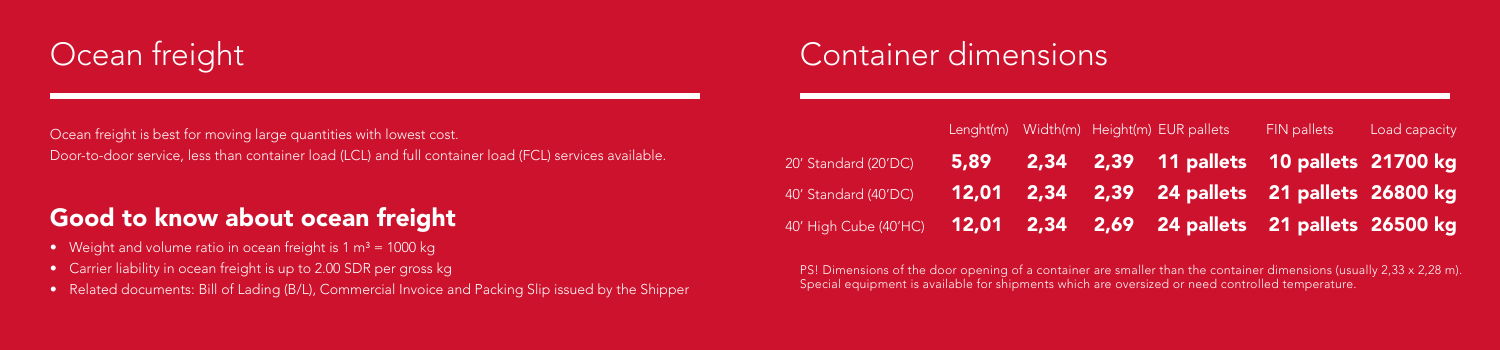

#### Rail freight is best for moving large quantities with optimal cost and transit time.

### Good to know about rail freight

- Less-than-container load (LCL) and full container load (FCL) services
- Weight and volume ratio in rail freight is  $1 m<sup>3</sup> = 700 kg$
- Carrier liability in rail freight is up to 2.00 SDR per gross kg

#### Related documents

- Rail waybill
- Commercial Invoice and Packing List issued by the shipper

## **Rail freight Warehousing services**

- Vendor Managed Inventory (VMI) and HUB since 2007
	- Warehousing services in A-class logistic centers
- Value added services by dedicated quality team
	- Electronic products quality control, sorting, reworking etc
- Production supportive activities
	- Assembling, producing, packing, labelling etc
- RFID and electronic scales technology
	- Smart warehousing solutions for transparent stock overview
	- Automatic inventory count and control
	- Movement tracking and location detection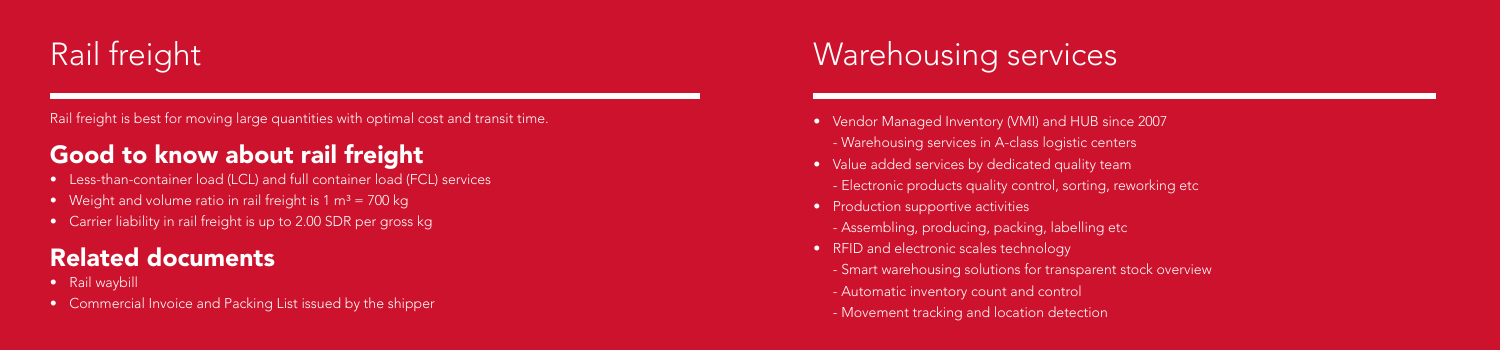



Road freight is the most effective transport mode for moving cargo within Europe.

### Balti Logistika offers

- door-to-door service all over Europe
- less than truck load (LTL) and full truck load (FTL) service

#### Related documents

- International road freight waybill CMR
- Commercial Invoice and Packing List issued by the shipper

#### Good to know about road freight

- weight and volume ratio in road freight is 1 m3 = 333.33 kg
- 1 EUR pallet = 740 kg, 1 FIN pallet = 925 kg, 1 LDM (loading meter) = 1850 kg
- carrier liability in road freight is up to 8.33 SDR per gross kg
- dimensions of a standard tent trailer length 13.60 m, width 2.45 m and height 2.70 m
- a standard trailer usually holds up to 33 EUR pallets or 26 FIN pallets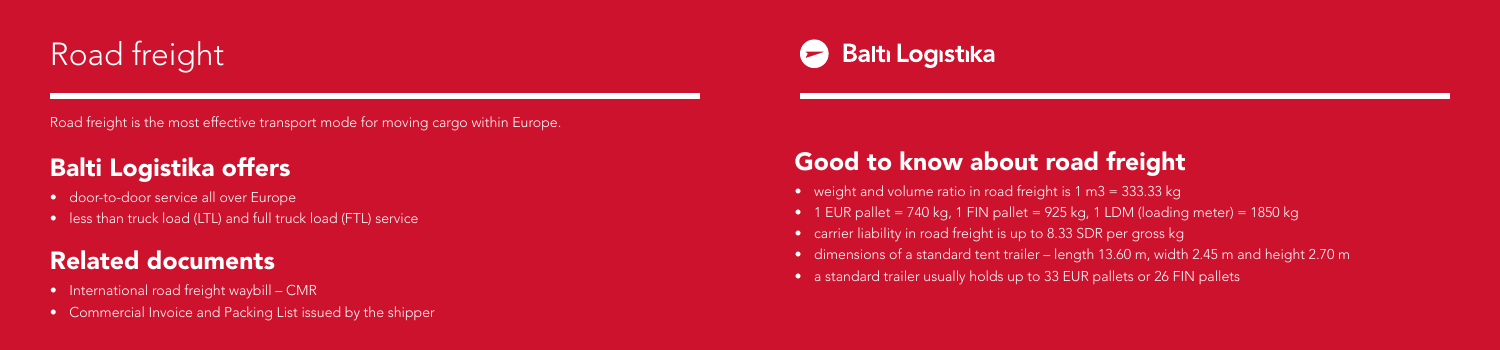## Transport possibilities from Asia to Baltics

|                           | Transit time | <b>Transportation cost</b>                                             |
|---------------------------|--------------|------------------------------------------------------------------------|
| Superfast                 | $0-2$ days   | Very high - tailored solution for each shipment                        |
| <b>Air Freight Direct</b> | 3-5 days     | Moderately high – direct flights to final destination                  |
| Air Freight Economy       | 7-10 days    | Optimal – air and road freight consolidations combined to<br>save cost |
| Rail Freight              | 17-25 days   | Low – especially for bigger cargoes                                    |
| Ocean Freight             | 30-60 days   | Very low                                                               |

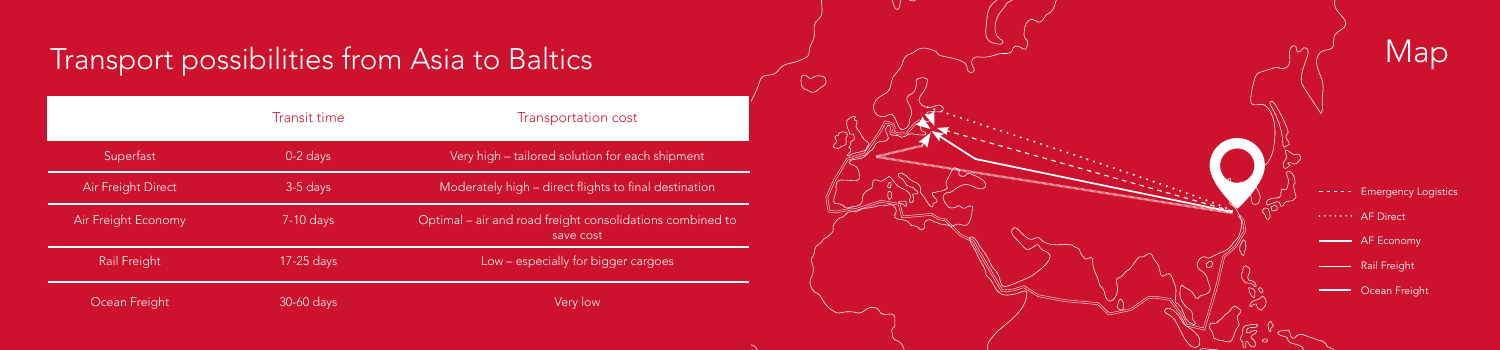



|                           |               | Export clearance | Loading on vehicle | Pre-carriage | Handling<br>at origin | Loading on<br>international transport | International<br>transport | Handling<br>at destination | Delivery to point | Import clearance | Unloading    |
|---------------------------|---------------|------------------|--------------------|--------------|-----------------------|---------------------------------------|----------------------------|----------------------------|-------------------|------------------|--------------|
| <b>EXW</b>                | Seller's cost |                  |                    |              |                       |                                       |                            |                            |                   |                  | Buyer's cost |
| Ex Works                  | Seller's risk |                  |                    |              |                       |                                       |                            |                            |                   |                  | Buyer's risk |
| <b>FCA</b>                | Seller's cost |                  |                    |              |                       |                                       |                            |                            |                   |                  | Buyer's cost |
| Free Carrier              | Seller's risk |                  |                    |              |                       |                                       |                            |                            |                   |                  | Buyer's risk |
| FAS                       | Seller's cost |                  |                    |              |                       |                                       |                            |                            |                   |                  | Buyer's cost |
| Free Alongside Ship       | Seller's risk |                  |                    |              |                       |                                       |                            |                            |                   |                  | Buyer's risk |
| <b>FOB</b>                | Seller's cost |                  |                    |              |                       |                                       |                            |                            |                   |                  | Buyer's cost |
| Free On Board             | Seller's risk |                  |                    |              |                       |                                       |                            |                            |                   |                  | Buyer's risk |
| <b>CFR</b>                | Seller's cost |                  |                    |              |                       |                                       |                            |                            |                   |                  | Buyer's cost |
| Cost & Freight            | Seller's risk |                  |                    |              |                       |                                       |                            |                            |                   |                  | Buyer's risk |
| <b>CIF</b>                | Seller's cost |                  |                    |              |                       |                                       |                            |                            |                   |                  | Buyer's cost |
| Cost, Insurance & Freight | Seller's risk |                  |                    |              |                       |                                       |                            |                            |                   |                  | Buyer's risk |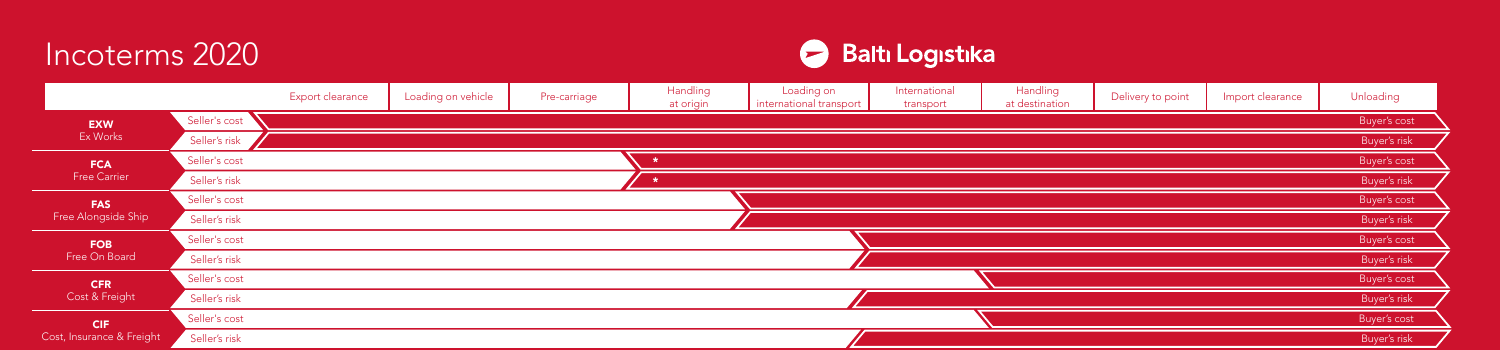



|                              |               | Export clearance | Loading on vehicle | Pre-carriage | Handling<br>at origin | Loading on<br>international transport | International<br>transport | Handling<br>at destination | Delivery to point | Import clearance | Unloading    |
|------------------------------|---------------|------------------|--------------------|--------------|-----------------------|---------------------------------------|----------------------------|----------------------------|-------------------|------------------|--------------|
| <b>CPT</b>                   | Seller's cost |                  |                    |              |                       |                                       |                            |                            |                   |                  | Buyer's cost |
| Carriage Paid To             | Seller's risk |                  |                    |              |                       |                                       |                            |                            |                   |                  | Buyer's risk |
| <b>CIP</b>                   | Seller's cost |                  |                    |              |                       |                                       |                            |                            |                   |                  | Buyer's cost |
| Carriage & Insurance Paid To | Seller's risk |                  |                    |              |                       |                                       |                            |                            |                   |                  | Buyer's risk |
| <b>DPU</b>                   | Seller's cost |                  |                    |              |                       |                                       |                            |                            |                   |                  |              |
| Delivered At Place Unloaded  | Seller's risk |                  |                    |              |                       |                                       |                            |                            |                   |                  |              |
| <b>DAP</b>                   | Seller's cost |                  |                    |              |                       |                                       |                            |                            |                   |                  | Buyer's cost |
| Delivered At Place           | Seller's risk |                  |                    |              |                       |                                       |                            |                            |                   |                  | Buyer's risk |
| <b>DDP</b>                   | Seller's cost |                  |                    |              |                       |                                       |                            |                            |                   |                  | Buyer's cost |
| Delivered Duty Paid          | Seller's risk |                  |                    |              |                       |                                       |                            |                            |                   |                  | Buyer's risk |

**CIF & CIP:** seller is obligated to insure the goods

\* - or any other agreed point of delivery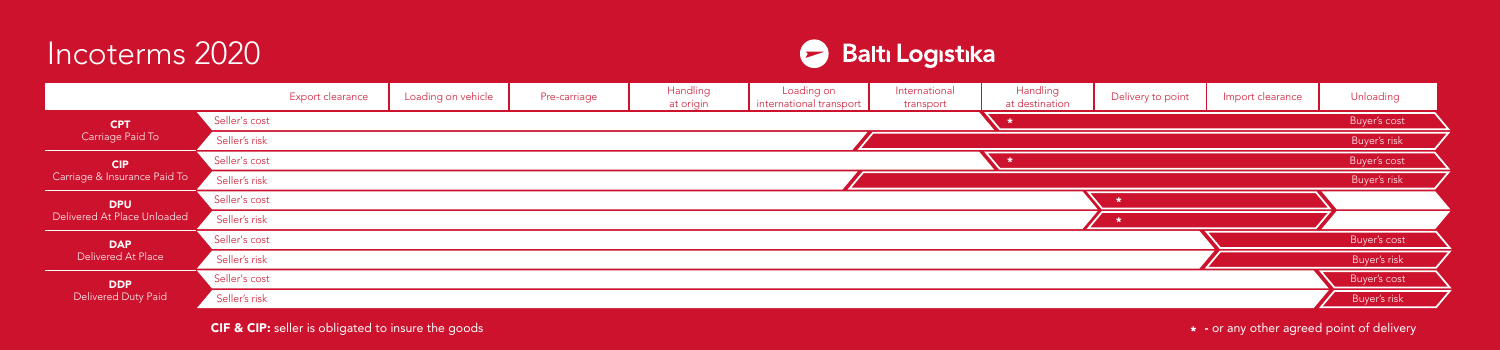## About us

Balti Logistika is a company offering freight forwarding and supply chain management services in Estonia, Latvia, Lithuania, Belarus and China Our goal is to be a leading logistics company with the happiest customers.

#### WE ARE CERTIFIED

- International Air Transport Association (IATA) cargo agent
- Regulated Agent
- Authorized Economic Operator (AEO)
- ISO ISO9001:2015 quality management standard



**50 million consumers** - at 24 hour reach **100 million consumers** - at 48 hour reach **250 million consumers** – at 72 hour reach

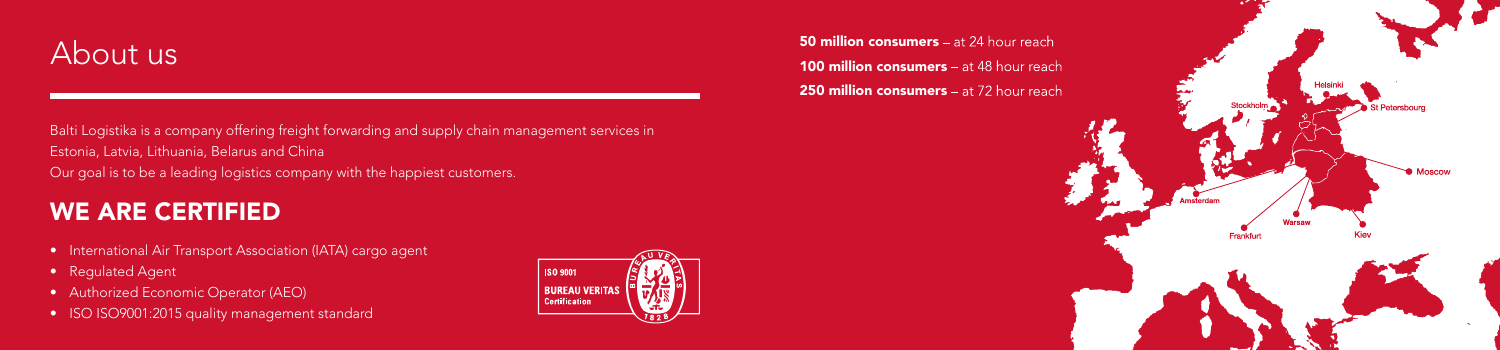







#### Measurements unit converter

baltilogistika.com/tips-tools/calculator **baltilogistika.com/tips-tools/incoterms** access une initial of the standies of the standies of the standies of the standies of the standies of the standies of the standies of the s



#### Description of Incoterms

Scan this code to access the link instantly!



#### Ocean container types

baltilogistika.com/tips-tools/container-types baltilogistika.com/tips-tools/tracking





Scan this code to access the link instantly!